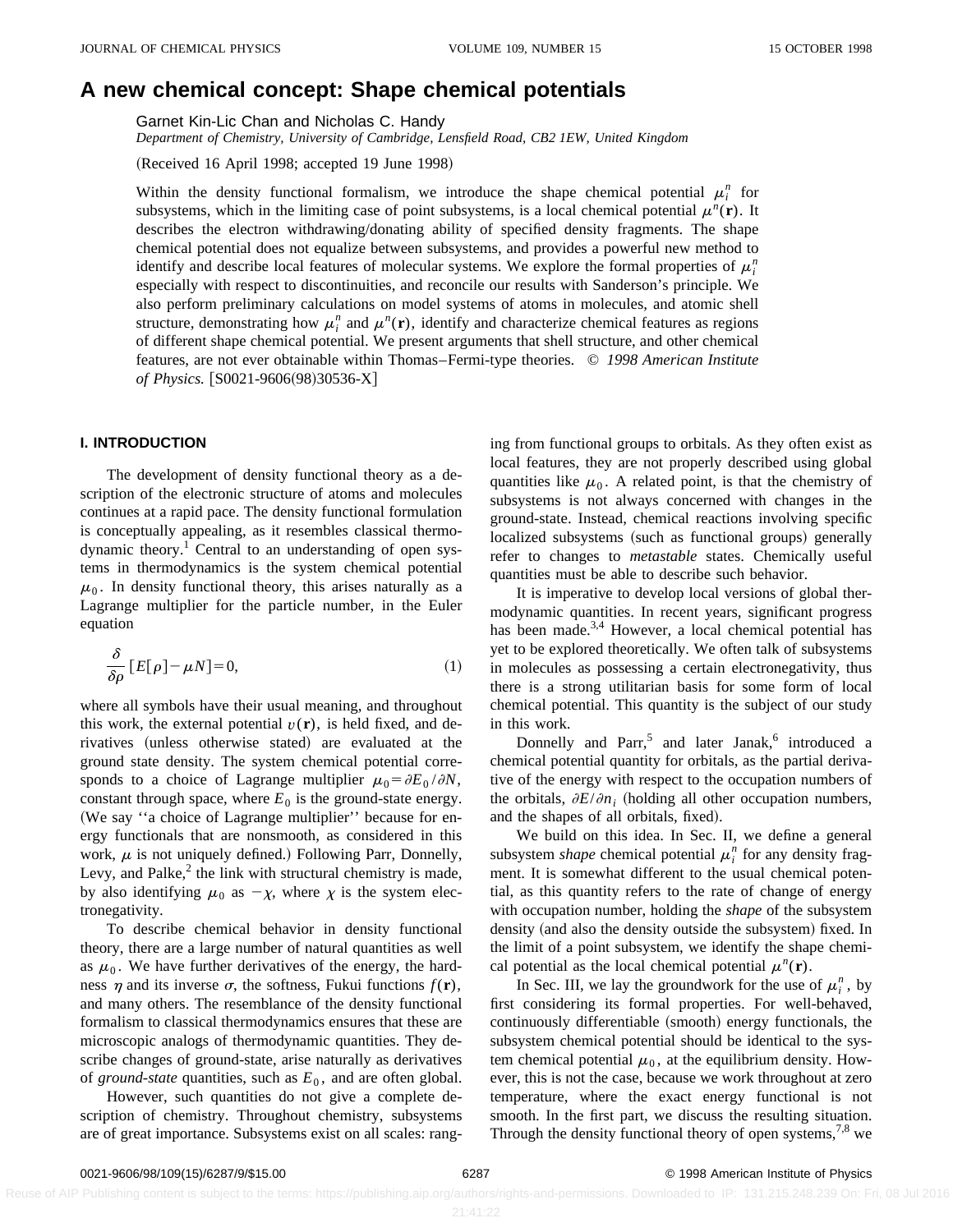explore the discontinuities in  $\mu_i^n$ , and obtain understanding of the global  $\mu_0$ .

In the second part we consider Sanderson's principle<sup>9</sup> which states that the chemical potential of density fragments should equalize, on the formation of a molecule. This is at odds with a subsystem chemical potential that varies between subsystems, or equally a local chemical potential which is not constant through space. We reconcile our subsystem chemical potential with Sanderson's principle, and resolve a paradox first raised by Donnelly and Parr,<sup>1,5</sup> namely why  $\mu_i^n$ , does not equalize on an orbital by orbital basis in Kohn–Sham theory.

We next propose the use of the subsystem chemical potential to understand important aspects of chemistry, in Sec. IV. While the chemical picture obtained will clearly depend on the partitioning into subsystems, we suggest that we can use the local chemical potential itself, to identify useful partitionings into chemically interesting subunits of molecules. Changing the ''grain size'' of the subsystem shape chemical potential allows one to change the scale and resolution with which one describes the molecule; with a small grain size we may be able to identify shell structure, while going to larger grain sizes, we may see the individual atoms only. To verify these ideas we calculate shape chemical potentials for several model systems. The picture that emerges, while only a preliminary one, is suggestive and intuitive, and new insights into the nature of atoms in molecules, and the origin of atomic shell structure, are revealed.

If the results of this work for model systems extend to real systems, there are important implications for Thomas– Fermi theories. We suggest why Thomas–Fermi-type theories will never give shell structure, or other interesting chemistry. The importance of derivative discontinuities in  $E[\rho, v]$ for chemistry is stressed.

We summarize our findings and propose some future applications in Sec. V.

## **II. THE SHAPE CHEMICAL POTENTIAL**

Consider *m* subsystems  $\rho_i(\mathbf{r})$  (which may be overlapping) of the density  $\rho$ (**r**), such that

$$
\sum_{i}^{m} \rho_i(\mathbf{r}) = \rho(\mathbf{r}).
$$
\n(2)

Further define quantities

$$
n_i = \int \rho_i(\mathbf{r}) d\mathbf{r},\tag{3}
$$

$$
\rho_i(\mathbf{r}) = n_i \Phi_i(\mathbf{r}),\tag{4}
$$

where  $n_i$  are the occupation numbers, and  $\Phi_i(\mathbf{r})$  are the shape functions of the subsystems. The shape function is normalised such that  $\int \Phi_i(\mathbf{r}) d\mathbf{r} = 1$ .  $\Phi_i(\mathbf{r})$  contains information on the shape of the density of the subsystem. For example, in the Hartree–Fock resolution of the density into orbitals  $\psi_i(\mathbf{r})$ , then  $\Phi_i(\mathbf{r}) = \psi_i^2(\mathbf{r})$ . The exact  $E[\rho, v]$ , given by min<sub> $\Psi \rightarrow \rho \langle \Psi | \hat{H} | \Psi \rangle_{v(\mathbf{r})}$ , as a functional of  $\rho(\mathbf{r})$  and  $v(\mathbf{r})$ , is</sub> also a functional of the quantities  $n_i$ ,  $\Phi_i(\mathbf{r})$ ,  $v(\mathbf{r})$ , [through relations  $(2)$  and  $(4)$ ].

Next, define the shape chemical potential of the subsystem *i*,  $\mu_i^n$ ,

$$
\mu_i^n = \frac{\partial E}{\partial n_{i_{\mathbf{n}'\Phi}}},\tag{5}
$$

where the subscript  $\mathbf{n}'\mathbf{\Phi}$ , indicates that the occupation numbers of all subsystems other than *i*, and the shape functions of all subsystems, are held fixed. This is the response of the energy to number changes in a subsystem, maintaining the shape of the subsystem (and the density outside the subsystem) fixed.  $\mu_i^n$  may be regarded as the conjugate variable to  $n_i$ , as reflected in the notation. (This remark is due to Hansen. $10$ 

We make contact with the orbital chemical potentials of Janak's theorem, $6$  and the analysis of Donnelly and Parr, $5$  as they are just examples of the above. Partition the density  $\rho(\mathbf{r})$ into a set of *m* orthonormal orbitals  $\psi_i(\mathbf{r})$ , through

$$
\rho(\mathbf{r}) = \sum_{i}^{m} n_i \psi_i^2(\mathbf{r}).
$$
\n(6)

To obtain Janak's theorem, choose  $m \ge N$ ,  $0 \le n_i \le 1$ , and the orbitals such that for a given set  $\{n_i\}$ , they minimize the generalized kinetic energy  $T<sub>J</sub>$  given by

$$
T_J[\rho] = -\frac{1}{2} \sum_{i}^{m} n_i \langle \psi_i | \nabla^2 | \psi_i \rangle, \tag{7}
$$

subject, of course, to yielding the density through  $(6)$ . The results of Donnelly and Parr, are more general as they refer to density matrices, but may be obtained in the same fashion. They consider the case where  $m \ge N$ , and the orbitals minimize  $E[\gamma]$ , the first order density matrix  $\gamma$  functional, where  $\gamma = \sum_{i=1}^{m} n_i \psi(\mathbf{r}) \psi^*(\mathbf{r}')$ . Then we can define orbital chemical potentials in both the Janak, and Donnelly and Parr picture through<sup>5,6</sup>

$$
\frac{\partial E}{\partial n_{i_{\mathbf{n}'\Phi}}} = \epsilon_i
$$
 (8)

$$
=\mu_i^n.
$$
 (9)

In the Janak case  $\epsilon_i$  is the eigenvalue of  $\psi_i$  in the orbital equation

$$
\left[ -\frac{1}{2} \nabla^2 + v_{\text{eff}}(\mathbf{r}) \right] \psi_i(\mathbf{r}) = \epsilon_i \psi_i(\mathbf{r}), \qquad (10)
$$

where  $v_{\text{eff}}(\mathbf{r}) = \delta(E[\rho]-T_J[\rho])/\delta\rho$  (see Janak<sup>6</sup> for details). In the density matrix case of Donnelly and Parr,  $\epsilon_i$  occurs in the coupled integral equation

$$
\int d\mathbf{r} F[\gamma, \mathbf{r}', \mathbf{r}] \psi_i(\mathbf{r}) = \epsilon_i \psi_i(\mathbf{r}'), \qquad (11)
$$

where the kernel  $F[\gamma, \mathbf{r}', \mathbf{r}] = \partial E[\gamma] / \partial \gamma$  (see Donnelly and Parr for a full derivation).<sup>5</sup> In the special case when  $\psi_i$  are the natural orbitals,  $\mu_i^n$  is the same for all orbitals, and is just  $\mu_0$ , the system chemical potential.<sup>5</sup>

There is a loosely analogous quantity to  $\mu_i^n$  in macroscopic thermodynamics, suggested by Donnelly and Parr<sup>5</sup> in relation to the orbital chemical potentials. If we take the case of subsystems as different phases of a single component, the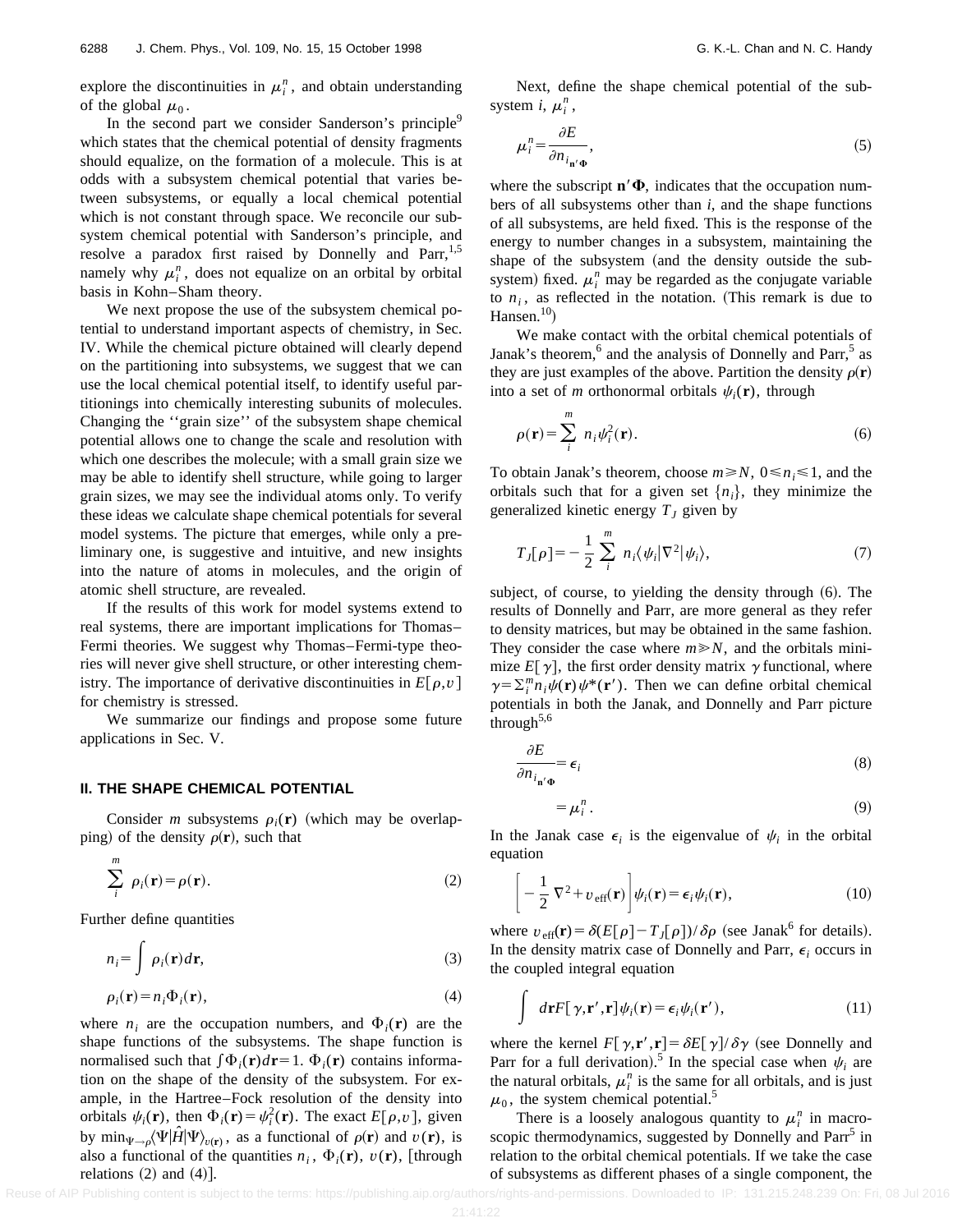electron fluid, then  $(5)$  is analogous to the definition of the chemical potential of a particular phase  $\Phi_i$ . However, the analogy cannot be pursued too far.  $E[\rho, v]$  is not necessarily a ground state energy, and has infinite degrees of freedom, unlike the macroscopic  $E(N, V)$ .

We shall be particularly interested in a limiting case of  $\mu_i^n$ . In the limit when the subsystems shrink to points of infinitesimal volume, then  $M \rightarrow \infty$ ,  $\Phi_i(\mathbf{r}) \rightarrow \delta(\mathbf{r}' - \mathbf{r})$ , and  $n_i \rightarrow \rho(\mathbf{r})$ . The energy is no longer dependent on  $\Phi_i(\mathbf{r})$ , and *i* is a continuous variable **r**. We introduce the *local* chemical potential  $\mu^n(\mathbf{r})$ ,

$$
\mu^{n}(\mathbf{r}) = \frac{\partial E}{\partial \rho(\mathbf{r})_{\rho(\mathbf{r}')}}\tag{12}
$$

where we hold the density at all places other than **r**, fixed.

We note the following properties of  $\mu_i^n$  and  $\mu^n(\mathbf{r})$  in a naïve fashion. From the definition, if the subsystems are chosen to be localized, then the subsystem shape chemical potentials are dependent on, and thereby a characteristic of the choice of localised regions (although *a priori* we cannot yet conclude if  $\mu_i^n$  is in fact identical in all subsystems). Furthermore, the shape chemical potential of a subsystem refers to the rate of change in energy on uniformly scaling the density of the subsystem, which is *not* in general just a change along the path of ground state densities. The shape chemical potential shows promise as a chemical concept. Formal properties of  $\mu_i^n$  and  $\mu^n(\mathbf{r})$  are discussed in detail next.

### **III. FORMAL PROPERTIES**

### **A. System vs shape chemical potentials**

We can relate  $\mu_i^n(\mathbf{r})$  to  $\delta E/\delta \rho(\mathbf{r})$  by manipulating functional derivatives. Consider some small density perturbation, resolved thus

$$
\delta \rho(\mathbf{r}) = \sum_{i} (dn_i \Phi_i(\mathbf{r}) + \delta \Phi_i(\mathbf{r}) n_i).
$$
 (13)

Then from the definition of the functional derivative

$$
dE = \int \left[ \frac{\delta E}{\delta \rho(\mathbf{r})} \right] \delta \rho(\mathbf{r}) d\mathbf{r}
$$
 (14)

$$
= \int \left[ \frac{\delta E}{\delta \rho(\mathbf{r})} \right] \left[ \left( \sum_i \, dn_i \Phi_i(\mathbf{r}) + \delta \Phi_i(\mathbf{r}) n_i \right) \right] d\mathbf{r}, \quad (15)
$$

we have

$$
\mu_i^n = \int \left[ \frac{\delta E}{\delta \rho(\mathbf{r})} \right] \Phi_i(\mathbf{r}) d\mathbf{r}.
$$
 (16)

At equilibrium,  $\delta E/\delta \rho(\mathbf{r}) = \mu$ , and so from Eq. (16), the shape chemical potential takes on the significance of a Lagrange multiplier in the Euler equation.

Do we expect  $\mu^n(\mathbf{r})$  and  $\mu_i^n$  to be equivalent to  $\mu_0$ ? For a continuously differentiable functional  $E[\rho, v]$  (defined for all *N*), that satisfies Eq. (1),  $\mu = \mu_0$ , and from Eq. (16), it follows that  $\mu_i = \mu_0 = \mu_i^n$ . However, at zero temperature and integer particle number, to which we restrict ourselves in this work, the answer is in general, no.

It is known that the zero temperature extension of  $E[\rho, v]$  to all real particle numbers, by Perdew, Parr, Levy, and Balduz<sup>8</sup> (which is the only "reasonable" extension<sup>11</sup>), is not continuously differentiable with respect to  $\rho$ (**r**) at integer *N*. In particular, the change in energy from certain number conserving variations  $(dN=0)$ , for example, those that transfer *dN* electrons from atom X to a well separated atom Y, in the system XY, is of order  $|dN|$ .<sup>8,12</sup> Although we write  $\delta E/\delta \rho(\mathbf{r}) = \mu$ , there is more than one Lagrange multiplier that satisfies the Euler equation, and in general  $\mu \neq \mu_0$ . This we illustrate now.

Recall that  $\mu_0 = \partial E_0 / \partial N$ , where we now take the derivatives at integer particle number. This is the rate of change in the energy taking an infinitesimal step  $\epsilon$  along the path of *ground state*  $N \rightarrow N+1$  densities,  $[\rho_N(\mathbf{r}) \rightarrow (1-\epsilon)\rho_N(\mathbf{r})]$  $+\epsilon \rho_{N+1}(\mathbf{r})$ , where  $\rho_N$  is the ground state density of the *N*-electron system<sup>8</sup>], thus

$$
\mu_0 = \int \left[ \frac{\delta E}{\delta \rho(\mathbf{r})} \right] \left[ \frac{\delta \rho(\mathbf{r})}{\delta N} \right] d\mathbf{r}
$$
 (17)

$$
= \int \left[ \frac{\delta E}{\delta \rho(\mathbf{r})} \right] [\rho_{N+1}(\mathbf{r}) - \rho_N(\mathbf{r})] d\mathbf{r}, \tag{18}
$$

and since Eq. (1) is satisfied,  $\mu = \mu_0$ . However in the general case, we may choose some other path of density change. For example, for  $\mu_i^n = \partial E / \partial n_{i_{\mathbf{n}'\Phi}}$ , we are considering an infinitesimal step along the path  $\rho_N(\mathbf{r}) \rightarrow \rho_N(\mathbf{r}) + \epsilon \Phi_i(\mathbf{r})$ . Subtracting the changes along the two paths, if the number conserving variation  $\epsilon(\rho_{N+1}(\mathbf{r})-\rho_N-\Phi_i(\mathbf{r}))$  causes a first order variation in the energy, then  $\mu_i^n - \mu_0 \neq 0$ . In essence, the functional derivative  $\delta E/\delta \rho(\mathbf{r})$ , at the ground-state density, depends on the path  $\delta\rho(\mathbf{r})$  along which we approach the ground-state density.

In fact, since the exact functional satisfies the variational condition<sup>1</sup>

$$
E[\rho \pm dn_i \Phi_i, v] \ge E_0[N \pm dn_i, v]
$$
\n(19)

[where Eq. (19) follows when we recall  $\int dn_i\Phi_i(\mathbf{r})d\mathbf{r}=dn_i$ ], and denoting left derivative and right derivative energy quantities by  $-$  and  $+$ , respectively, we conclude

$$
\mu_{i_{-}}^{n} \leq \mu_{0_{-}},\tag{20}
$$

$$
\mu_{i_{+}}^{n} \geqslant \mu_{0_{+}}.\tag{21}
$$

When the subsystem encompasses the entire system, we give the shape chemical potential the special term isomorphic chemical potential, denoted  $\mu^N$ . This is not generally identical to  $\mu_0$ . This is proved by a *reductio ad absurdum*, counterexample.

Consider the case of well separated atoms X and Y, with first electron affinities  $A_X$  and  $A_Y$ , respectively, and assume also, without loss of generality, that  $A_Y \leq A_X$ . Our proposition, to be proved false, is

$$
\mu_0 = \mu^N. \tag{22}
$$

The first order energy change in  $E[\rho, v]$ , associated with a change  $+ dN$  along the path of ground-state densities, adding density to Y (since  $A_Y \leq A_X$ ), is

$$
dE = \mu_0 dN = A_Y dN = \mu_N dN. \tag{23}
$$

Reuse of AIP Publishing content is subject to the terms: https://publishing.aip.org/authors/rights-and-permissions. Downloaded to IP: 131.215.248.239 On: Fri, 08 Jul 2016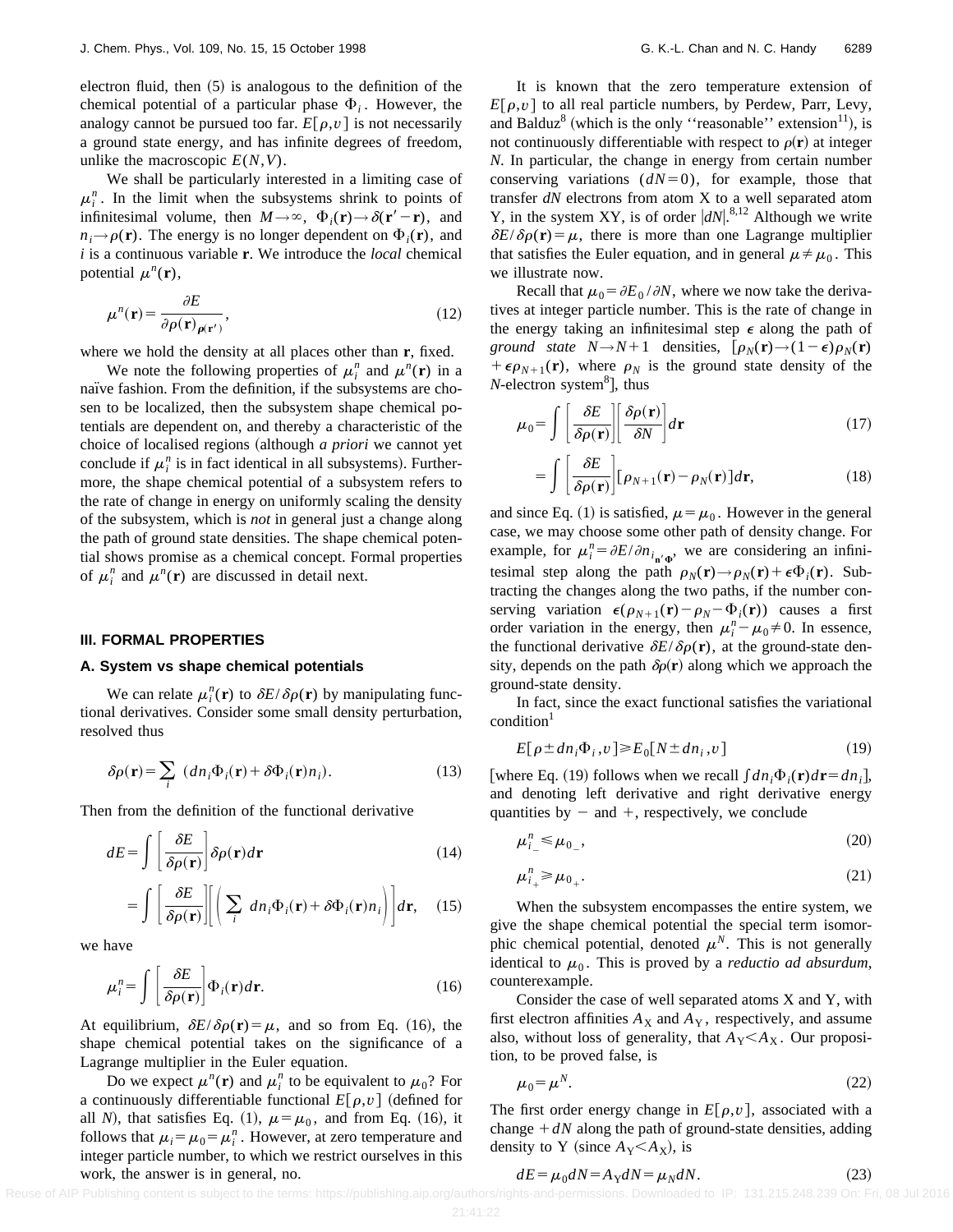We use the value of  $\mu_0$  predicted by the density functional theory of open systems,  $1,\bar{8}$  and the last equality follows from Eq. (22). However,  $\mu^N$  is also associated with the first order energy change, of uniformly scaling the density of the system, holding its shape fixed. This corresponds to a change of particles on atom X,  $dN_X = N_X dN/(N_X + N_Y)$ , and similarly for atom Y. From our proposition, the isomorphic chemical potentials of X and Y separately, are also their system chemical potentials,  $A_X$  and  $A_Y$ . The total energy change associated with scaling the density, is then

$$
dE = \frac{N_X A_X + N_Y A_Y}{N_X + N_Y},\tag{24}
$$

giving  $\mu^N = (N_X A_X + N_Y A_Y)/(N_X + N_Y)$ , and thus our proposition, that  $\mu^N = \mu_0$  is false, completing the proof.

The precise difference between the isomorphic chemical potential  $\mu^N$  and  $\mu_0$ , for isolated atoms and molecules, is of some importance if the shape chemical potential is to retain any link with the system chemical potential, and thereby with experimental quantities such as the ionization energy and electron affinity. This can only be answered by explicit computation.

It remains only to consider the relative values of  $\mu_i^n$ between the subsystems. Is  $\mu_i^n = \mu_j^n$ ? This we answer in the next section.

## **B. Chemical potential equalization**

In macroscopic thermodynamics, equalization of chemical potentials represents a driving force to equilibrium. The microscopic embodiment of this law is stated in Sanderson's principle,<sup>9</sup>

''When two or more atoms initially different in chemical potential (electronegativity) combine chemically their (electronegativities) become equalized in the molecule.''

This statement also led to the identification of the chemical potential with the Mulliken electronegativity. $2.5$ 

Does  $\mu_i^n$  obey Sanderson's principle? If the subsystem chemical potential  $\mu_i^n$  is considered as a continuous function of  $n_i$ , and if  $\mu_i^n$  does not equalize between the subsystems, there will exist first order density changes which lower the energy, by transfer of particles from a region *i* to a region *j*, where  $\mu_i^n > \mu_j^n$ .

However, it follows from Eqs.  $(20)$  and  $(21)$  of the last section that  $\mu_i^n$  cannot be a smooth continuous function of  $n_i$ , if  $\mu_0$  is discontinuous with respect to *N*, and if  $E[n_i, \Phi_i, v]$  satisfies a variational theorem. Instead, subtracting Eq.  $(21)$  from Eq.  $(20)$  (for general subsystems *i* and *j*) the discontinuity in  $\mu_i^n$  obeys

$$
\mu_{j_+}^n - \mu_{i_-}^n \ge \mu_{0_+} - \mu_{0_-},\tag{25}
$$

with  $i$  and  $j$  being any index. Further, from the  $(experimen$ tal) convexity of  $E_0[N, v]$  in  $N$ <sup>8</sup>, the right-hand side is positive semidefinite,  $I - A$  (the difference between the system ionization energy and electron affinity) at the integer, and zero off the integer. Using the conditions on the left- and right-hand derivatives separately, Eqs.  $(20)$  and  $(21)$ , Eq. (25) is an equality only when  $\mu_{i_+}^n = \mu_{0_+}$ , and  $\mu_{i_-}^n = \mu_{0_-}$ . As shown in the previous section, even separately, the latter two conditions are not generally satisfied, and even off the integer, it is only in very special cases that the discontinuity vanishes.

Thus  $\mu_i^n$  does not in general obey Sanderson's principle, and is a *characteristic* quantity of each subsystem. At integer particle numbers, any transfer of particles *dn* between subsystem *i* and *j* leads to a first order change in the energy  $dE \ge (I-A)|dn|$ . This is why Kohn–Sham eigenvalues, proven to be  $\partial E/\partial n_i$ , do not equalize at the equilibrium density, resolving the question posed by Donnelly and Parr. $5,13$ 

The very fact that  $\mu_i^n$  does not equalize between subsystems, even at the ground-state density, is precisely what gives  $\mu_i^n$  value as a chemical descriptor. The chemical potential as a driving force to equilibrium is a secure and valuable picture, but there are advantages also in the shape chemical potential  $\mu_i^n$ , as a quantity which characterizes the electron donating/accepting ability of a particular density fragment, allowing us to describe the chemistry of a subsystem as opposed to that of the system as a whole.

For example, consider again the case of two atoms X and Y, well separated, with  $A_Y \leq A_X$ . The system chemical potentials of X and Y,  $\partial E_0 / \partial N_\text{X}$  and  $\partial E_0 / \partial N_\text{Y}$  (taking right derivatives, say), equalize at  $A_Y$ , as an added electron will *always* go to the atom with the lowest electron affinity, even at infinite separation.<sup>1,8</sup> This tells us no information about the atomic constituents of the system. Taking X and Y as separate subsystems, however, the subsystem shape chemical potentials  $\mu_X^n$  and  $\mu_Y^n$  will not equalize, and tend instead to the respective isomorphic chemical potentials of the isolated atoms, as X and Y are separated.

This illustrates the main theme of the following work. The shape chemical potential is different in different subsystems of molecules. Does this correlate in a useful way with chemistry? We proceed to consider this question in the next section.

# **IV. USING THE SHAPE CHEMICAL POTENTIAL TO DESCRIBE CHEMISTRY**

We wish to use the shape chemical potential to describe chemistry. Clearly, the picture that will emerge, will depend on our partitioning of the system into subsystems. If we choose a Kohn–Sham orbital resolution of the density, then the shape chemical potentials are just the orbital eigenvalues, and we recover a molecular orbital theory picture of the molecule. There are many other choices of subsystems.

Indeed, the identification and characterization of useful molecular subunits is what practicing chemistry is all about. We suggest that we can use the subsystem shape chemical potential itself, to do this. We propose the following theoretical experiment—consider only one particular type of subsystem; a grain of finite volume, which may be shrunk in a continuous fashion. In linear systems, the grain represents some connected interval of space; in the spherical systems, we take the grain to be a uniform spherical shell of finite thickness. In the limit of a vanishing grain, the grain shape chemical potential is the local chemical potential.

Reuse of AIP Publishing content is subject to the terms: https://publishing.aip.org/authors/rights-and-permissions. Downloaded to IP: 131.215.248.239 On: Fri, 08 Jul 2016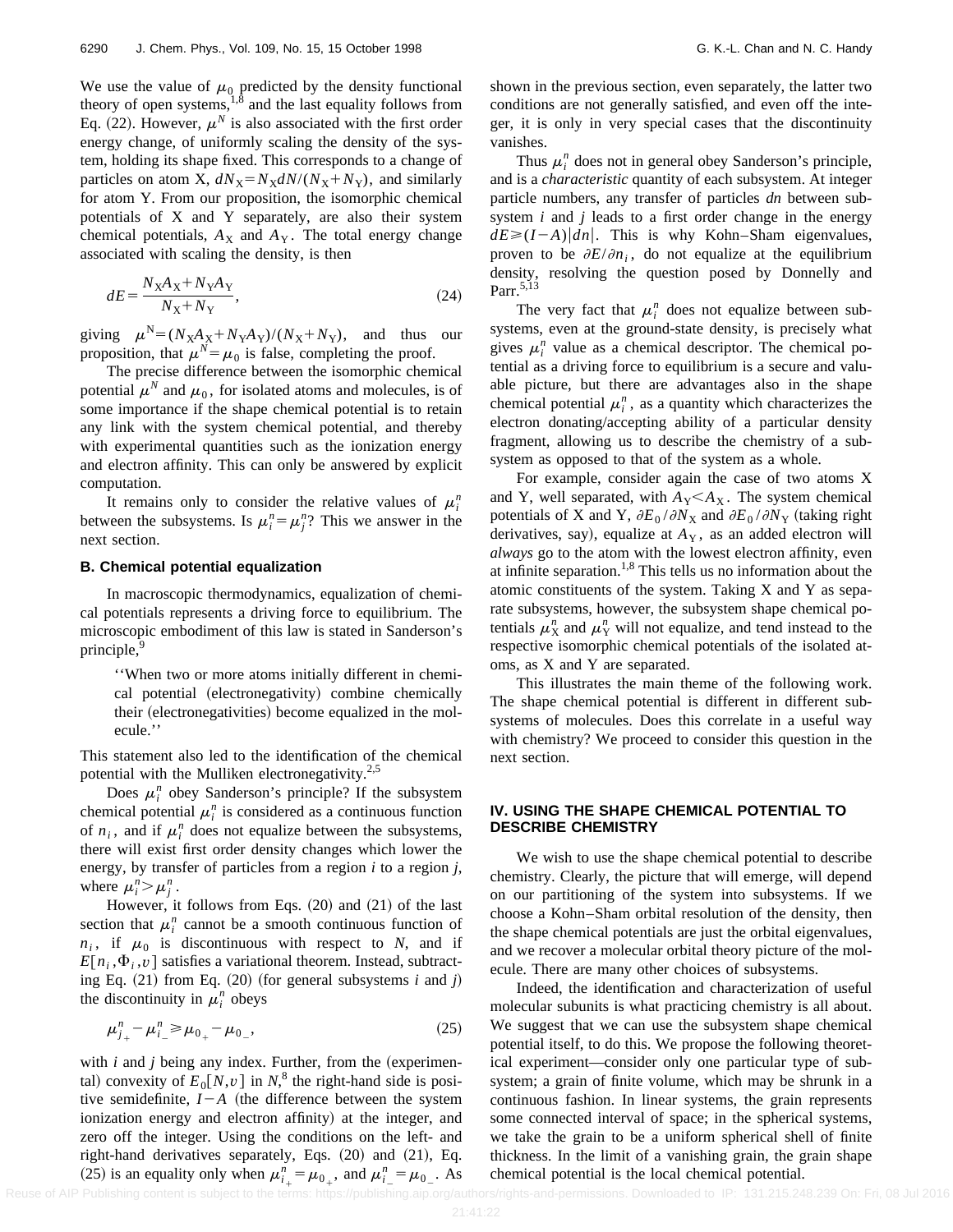



FIG. 1. (a) One dimensional diatomic density  $\rho(x)$ , with bond length *l* = 5. (b) One dimensional diatomic  $\mu_{\text{grain}}^n$ , bond length *l* = 20, grain size *g* = 0.001. (c) One dimensional diatomic  $\mu_{\text{grain}}^n$ , bond length *l* = 5, grain size *g* = 0.001. (d) One dimensional diatomic  $\mu_{\text{grain}}^n$ , bond length *l* = 1, grain size *g* = 0.001. See Sec. IV A. (e) One dimensional diatomic  $\mu_{\text{grain}}^n$ , bond length *l* = 1, with varying grain size (thin line, *g* = 0.25; thick line, *g* = 1; dotted line, *g* = 50). In the above, the positions of the atoms are given by the circles. See Sec. IV A.

By moving the grain along in space, that is along the line of symmetry for linear systems, and along the radius for spherical systems, and evaluating the grain shape chemical potential at each point in space, we look to see if we can identify the various chemical features of the system. For vanishingly small grain sizes, which correspond to the evaluation of the local chemical potential, we hope to pick up a detailed picture of systems, for example, the shell structure. With a larger grain, say of roughly atomic size, we hope to see the system broken down into in terms of larger subunits, such as atoms.

As our first investigation, we conduct this experiment in a set of model systems, for which all calculations may be performed analytically. These model systems are noninteracting systems, and constitute a one dimensional two electron diatomic, a two electron atom, and a model piecewise exponential density multielectron atom.

#### **A. One dimensional, two electron diatomic**

We choose this model of a diatomic after Perdew, $^{14}$  and our investigations here are related to his investigations of the effective potential in these systems. It consists of two one dimensional atoms centered at  $x=0$  and  $x=l$ , which form the natural subsystems of the molecule. By studying this model, we hope to capture the flavor of the traditional ''atoms-in-molecules'' approach, using the shape chemical potential.

The density is constructed as

$$
\rho(x) = c(\sqrt{a}e^{-a|x|} + e^{-|x-1|})^2, \tag{26}
$$

where *c* normalizes,  $\rho(x)$  to 2 electrons. *a* may be regarded as an ''electronegativity,'' while *l* is just the bond length. This density is plotted in Fig. 1(a), for  $a=0.6$  and  $l=5$ , where we work within atomic units.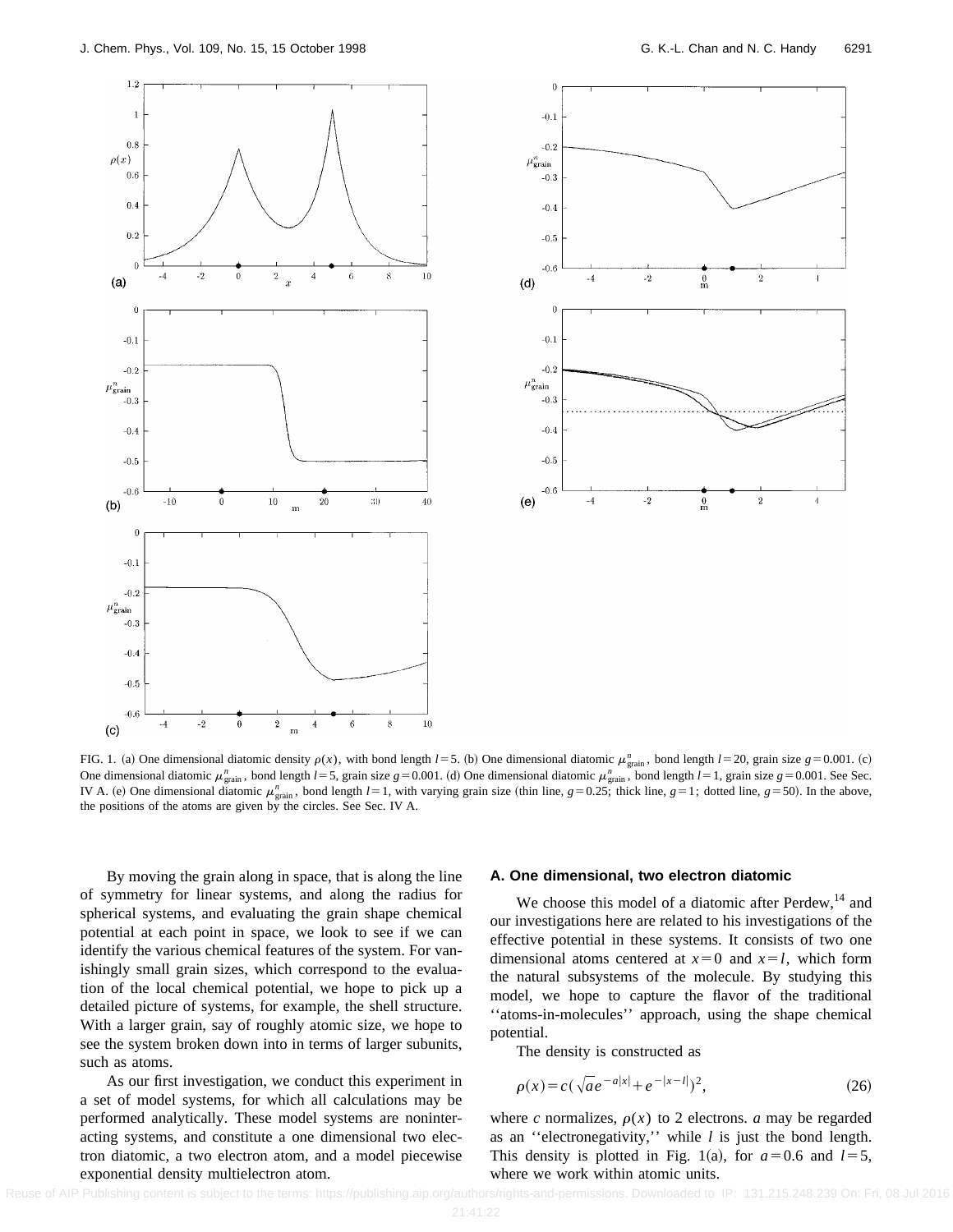The energy of a noninteracting 1D density where  $0 \le N$  $\leq$  2 is given by

$$
E[\rho, v] = -\frac{1}{2} \int \rho(x)^{1/2} \frac{d^2}{dx^2} \rho(x)^{1/2} dx + \int \rho(x) v(x) dx,
$$
\n(27)

where the external potential  $v(x)$  is chosen to cancel the contributions of the cusp derivative discontinuity to the kinetic energy,

$$
v(x) = -\frac{1}{4\rho(0)} \left[ \left( \frac{d\rho}{dx} \right)_{x=0,+} - \left( \frac{d\rho}{dx} \right)_{x=0,-} \right] \delta(x)
$$

$$
-\frac{1}{4\rho(l)} \left[ \left( \frac{d\rho}{dx} \right)_{x=l,+} - \left( \frac{d\rho}{dx} \right)_{x=l,-} \right] \delta(x-l).
$$
(28)

We take the subsystem as a grain centred at  $x = m$ , with boundaries at  $m+g$ ,  $m-g$  on either side, where *g* is the grain size parameter. The occupation number of the grain (as a function of its position *m*) is thus

$$
n(m) = \int_{m-g}^{m+g} \rho(x) dx.
$$
 (29)

The chemical potential of the grain as a function of its position *m*,  $\mu_{\text{grain}}^n(m)$  (taking left derivatives), after a little algebra, is

$$
\mu_{\text{grain}}^n(m) = \frac{\partial E}{\partial n_m}
$$
\n
$$
= \frac{1}{n(m)} \int_{m-g}^{m+g} -\frac{1}{2} \rho(x)^{1/2} \frac{d^2}{dx^2} \rho(x)^{1/2}
$$
\n
$$
+ \rho(x)v(x)dx.
$$
\n(31)

We see that it is an energy density quantity.<sup>15</sup>

We start the investigation with a small grain size, *g*  $=0.001$  (with all quantities in atomic units), which corresponds (approximately) to calculating the local chemical potential. Plotted in Figs. 1(b)–1(d) is  $\mu_{\text{grain}}^n(m)$  (*g*=0.001) against *m*, with the bond distance *l* as  $20$ , 5, and 1 units, for a heteronuclear diatomic with  $a = -0.6$ .

When the atoms are widely separated, their atomic nature is clearly manifested as two regions of distinct, constant local chemical potential, centered around each atom, with the size of the region of constant potential increasing as the atoms are drawn apart. There is a sharp change in the local chemical potential in the region of maximum overlap between the two ''atomic'' densities, which can be identified as the "bonding" region. In Figs.  $1(c)$  and  $1(d)$ , as the atoms are drawn together, they begin to lose their separate identity. However, three distinct regions are still apparent; the local chemical potentials assume gentle gradients in each of the two atomic regions, and size of the ''bonding region'' increases. At bond length  $l=5$ , the bonding region coincides well with the region of maximum overlap between atomic densities in Fig.  $1(a)$ . An additional feature, which may or may not be an artifact of this model, is that at infinity, the local chemical potential tends to the HOMO eigenvalue (evaluated here as  $\frac{1}{2}\langle \rho^{1/2} \vert -\frac{1}{2}(d^2/dx^2) + v(x) \vert \rho^{1/2} \rangle$ ).

In Fig. 1 $(e)$ , we demonstrate the effect of increasing the grain size, with  $l=1$  and  $a=0.6$ . When  $g=0.25$ , the plot is not greatly different to that when  $g=0.001$ . When  $g=1$ , and the size of the grain is comparable to the bondlength and atomic size, we observe some critical behavior in  $\mu_{\text{grain}}^n$ ; instead of three distinct regions, there are only really two, corresponding to the two atoms. When  $g = 50$ , and the size of the grain is much larger than the system, we lose all information about the atomic and bonding regions; instead, the molecule as a whole, appears as a region of constant local chemical potential. These results show clearly that choosing the grain size changes the resolution at which one views the molecule; for small grain sizes, one sees detailed features, such as atoms and bonds; with much larger grain sizes, one may see the system described in terms of functional groups and larger subunits.

Such analysis may equally be applied to homonuclear systems; there will be seen two atomic regions, symmetrically displaced around a peaked bond region. As the two identical atoms are drawn apart, the two atomic regions tend towards the same constant potential, separated by a peaked ''bonding'' region which tends toward a delta function. We expect similar results for real three dimensional atoms. The local and subsystem shape chemical potential gives an intuitive picture of the nature of atoms in molecules.

### **B. Two electron atoms**

We now consider a model in three dimensions, an atom with two noninteracting electrons moving in a central field  $v(\mathbf{r}) = -Z/r$ . Each electron occupies a hydrogenic type orbital  $\psi_{nlm}(\mathbf{r}) = R_{nl}(\mathbf{r}) Y_{lm}(\theta, \phi)$ . We work only with configurations of *s* type spherical orbitals,<sup>16</sup> where *l*,  $m=0$  and

$$
R_{n0}(r) = C_{n0} \left(\frac{2Z}{n}\right) e^{-Zr/n} L_n^1 \left(\frac{2Zr}{n}\right),\tag{32}
$$

$$
C_{n0} = -\left[\frac{(n-1)!}{2n(n!)}\left(\frac{2Z}{n}\right)^3\right]^{1/2},\tag{33}
$$

$$
Y_{00} = \frac{1}{2} \left( \frac{1}{\pi} \right)^{1/2}.
$$
 (34)

 $L_n^1$  are associated Laguerre polynomials. For a given  $n_1s, n_2s$ configuration, the density is given by

$$
\rho(\mathbf{r}) = \psi_{n_1 00}^2(\mathbf{r}) + \psi_{n_2 00}^2(\mathbf{r}).
$$
\n(35)

This system forms a prototypical model of shell structure, since for  $n_1 \neq n_2$ , the radial density exhibits oscillations. We hope to pick these up in the shape chemical potential.

The energy, is given by the three dimensional generalization of Eq.  $(27)$ ,

$$
E[\rho, v] = -\frac{1}{2} \int \rho(\mathbf{r})^{1/2} \nabla^2 \rho(\mathbf{r})^{1/2} d\mathbf{r} + \int \rho(\mathbf{r}) v(\mathbf{r}) d\mathbf{r}.
$$
\n(36)

We take the subsystem to be a spherical shell grain, of thickness  $r=m \rightarrow m+g$ . The occupation number of the grain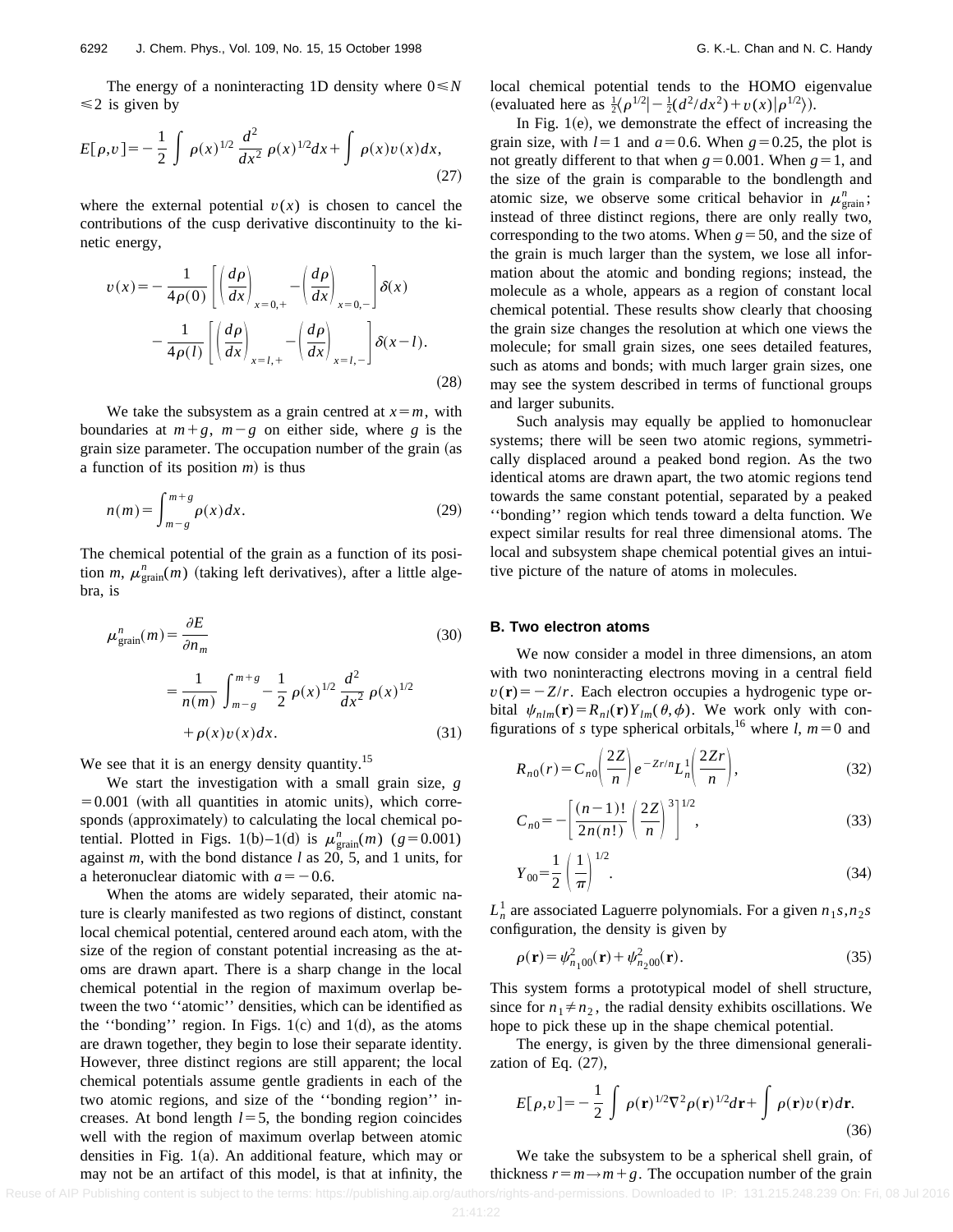

FIG. 2. (a) Two electron atom; plot of  $\mu_{\text{grain}}^n$ , grain size  $g=0.001$ , for various configurations (thin line,  $1s1s$ ; dotted line,  $1s2s$ ; thick line,  $1s7s$ ). See Sec. IV B. (b) Two electron atom; radial density  $r^2\rho(r)$  in the 1*s*2*s* atom. Sec. Sec. IV B.

 $n(m)$ , and the chemical potential  $\mu_{\text{grain}}^n(m)$ , are given by the three dimensional generalizations of Eqs.  $(29)$  and  $(31)$ ,

$$
n(m) = \int_{m}^{m+g} 4\pi r^2 \rho(r) dr,
$$
\n
$$
\mu_{\text{grain}}^n(m) = \frac{1}{n(m)} \int_{m}^{m+g} -\frac{1}{2} \rho^{1/2}(\mathbf{r}) \nabla^2 \rho^{1/2}(\mathbf{r})
$$
\n
$$
+ \rho(\mathbf{r}) \nu(\mathbf{r}) d\mathbf{r}.
$$
\n(38)

As in the diatomic, we begin our investigation with a small grain size,  $g=0.001$ , and  $Z=2$ . The corresponding  $\mu_{\text{grain}}^n$  for atoms with configurations 1*s*1*s*, 1*s*2*s*, and 1*s*7*s* is plotted in Fig. 2(a). As expected, the ground state 1*s*1*s* configuration of the atom, has a constant  $\mu_{\text{grain}}^n$ . When an electron is excited to a higher orbital, however  $\mu_{\text{grain}}^n$  separates clearly into two shells of different, roughly constant, chemical potential, separated by a sharp barrier in the intershell region. As the second electron is removed to infinity (as in the 1*s*7*s* atom),  $\mu_{\text{grain}}^n$  is increasingly constant in the two shells. The barrier between the two approaches a delta function, as the second electron is removed to infinity, reflecting the increasingly rapid change in the derivative of the density between the two regions.

We have, therefore, a well defined partitioning of electrons in space, with one electron in the first shell space, and the second with the other. A check of this proposal is to integrate the density up to the middle of the separating barrier; in the 1*s*7*s* case, the middle of the barrier is roughly at 3.25, and the inner region contains almost exactly 1 electron.

The two regions, and the intershell barrier in  $\mu_{\text{grain}}^n$  agree well with the corresponding regions of the radial density  $4\pi r^2 \rho(r)$ , plotted in Fig. 2(b).

Increasing the grain size has the expected effect. We lose the detail of the intershell regions, and as the grain size increases,  $\mu_{\text{grain}}^n(m)$  is increasingly flat, losing the distinguishing features of the two shells.

### **C. Multielectron atoms**

In the model excited two electron atoms, shell structure can be identified as regions of different constant shape chemical potential. Can this be extended to more complex systems? We attempt to answer that question here. Consider a simple, but essentially correct, representation of the beryllium atom density, in terms of two piecewise exponential shells

$$
\rho(\mathbf{r}) = \begin{cases} A_1 e^{-2\lambda_1 r} & 0 \le r \le R \\ A_2 e^{-2\lambda_2 r} & R \le r \le \infty \end{cases} \tag{39}
$$

where the density is continuous, but the derivatives are not. From Wang and Parr, $17$  who used this model in relation to Thomas–Fermi theory, a good representation is given by  $A_1$ =354,  $R$ =1.096,  $\lambda_1$ =3.38,  $\lambda_2$ =0.59.

For systems with more than two electrons, there exists no satisfactory energy functional of  $\rho(\mathbf{r})$  (and its derivatives) alone.<sup>1</sup> The results in this study will be approximate, and depend strongly on the choice of functional. Nonetheless, we hope to gain some useful insights. The most difficult part of  $E[\rho, v]$  is the kinetic energy, for which we use three approximations, giving

$$
E_{TF}[\rho, v] = C_F \int \rho^{5/3}(\mathbf{r}) d\mathbf{r} + \int \rho(\mathbf{r}) v(\mathbf{r}) d\mathbf{r},
$$
 (40)

$$
E_{vW}[\rho, v] = -\frac{1}{2} \int \rho^{1/2}(\mathbf{r}) \nabla^2 \rho^{1/2}(\mathbf{r}) d\mathbf{r} + \int \rho(\mathbf{r}) v(\mathbf{r}) d\mathbf{r},
$$
\n(41)

$$
E_{TF(1/9)vW}[\rho, v] = C_F \int \rho^{5/3}(\mathbf{r}) d\mathbf{r} - \frac{1}{18} \int \rho^{1/2}(\mathbf{r})
$$

$$
\times \nabla^2 \rho^{1/2}(\mathbf{r}) d\mathbf{r} + \int \rho(\mathbf{r}) v(\mathbf{r}) d\mathbf{r}, \qquad (42)
$$

where  $v(r) = -4/r$  and  $C_F = \frac{3}{10}(3\pi^2)^{2/3}$ . The first, corresponds to the traditional Thomas–Fermi energy functional.<sup>18</sup> The second is the noninteracting two-electron functional  $(36)$ , using the von Weizsäcker kinetic energy,<sup>19</sup> and the third is the well-known Thomas–Fermi–von Weizsäcker model.<sup>19</sup> In our calculations, we neglect the discontinuity contribution (arising from the discontinuous derivative of the density between shells) to the von Weizsäcker term, as it is small in practice.<sup>17</sup>

The expressions for  $n(m)$  and  $\mu_{\text{grain}}^n$  are given in the previous section by Eqs.  $(37)$  and  $(38)$ . We evaluate the approximate local chemical potential (corresponding to a grain size of  $0.001$ ), and plot the results for the three models in Fig. 3. The plots vary significantly with the choice of functional, proof of their very approximate nature. However, two regions of different behavior, clearly corresponding to the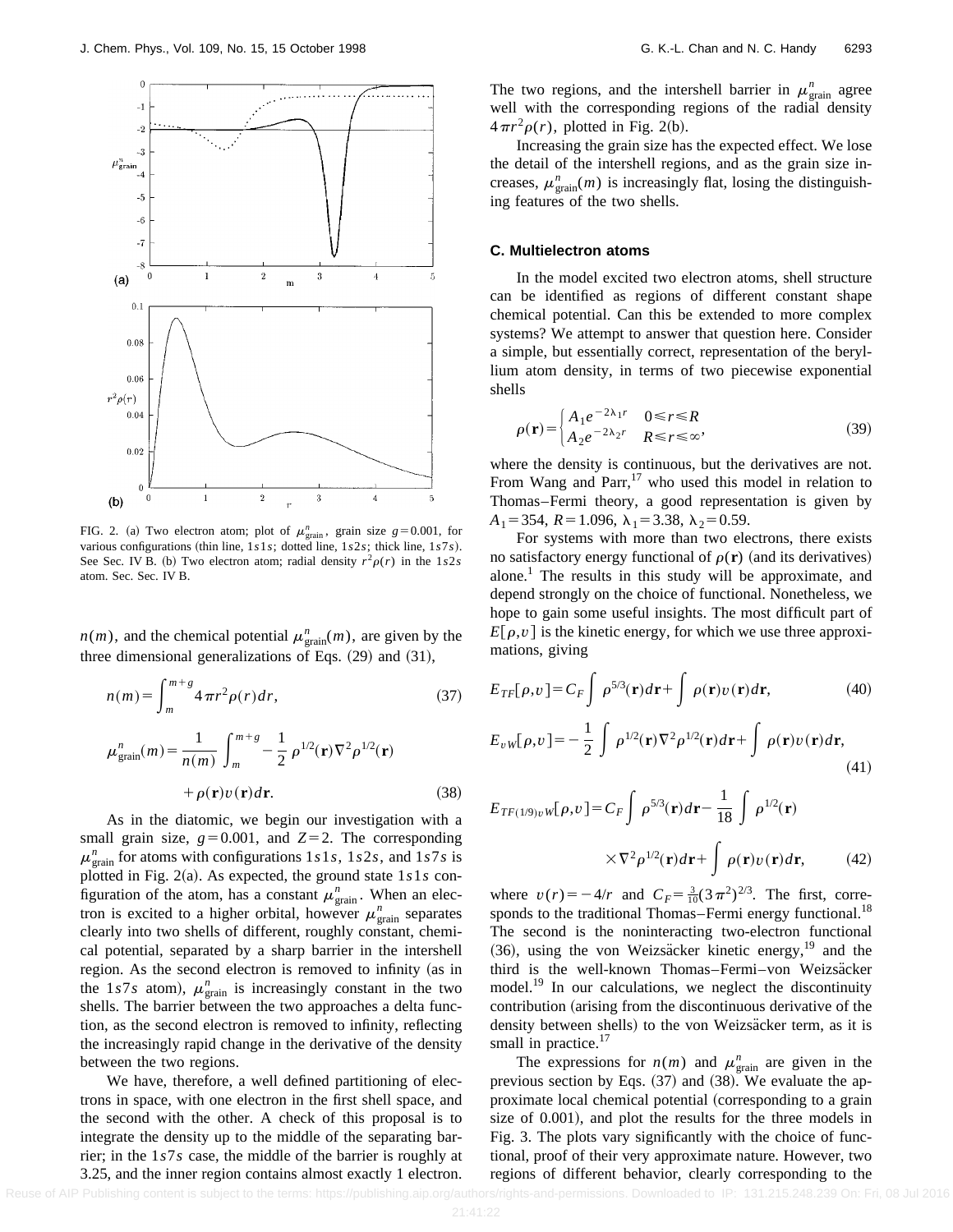

FIG. 3. Be atom  $\mu_{\text{grain}}^n$ , grain size  $g=0.001$ , using the TF (thin line), vW (thick line), and  $TF_{\text{g}}^{\text{quant}}$  of dotted line) functionals. See Sec. IV C.

two shells, can be seen, and thus the answer to the question at the start of this section, is in the affirmative. The functionals with the von Weizsäcker contribution give  $\mu_{\text{grain}}^n$  that is discontinuous, as the derivative of the density changes discontinuously across the shells.

Unlike the two electron atoms, the two shells are not regions of even roughly constant chemical potential. This feature may be due to the approximate nature of the functionals, and must be further investigated.

# **D. Comments and some implications for Thomas–Fermi theory**

The above models may be criticized for not evaluating the local chemical potential, at the ground state density corresponding to the energy functional used. For example, in the model two electron diatomic in Sec. IV B, because of the noninteracting nature, the ground-state would correspond to both electrons collapsing onto the more ''electronegative'' atom. Moreover, the energy functionals used are continuously differentiable, and so regions of different local chemical potential do not exist at the corresponding ground-state densities!

Such comments are strong, but do not invalidate our arguments. The local and subsystem shape chemical potentials are certainly defined at densities other than the groundstate density. We suppose further, that if excited state densities which incorporate important chemical features, reflect themselves in a certain behavior of the local chemical potential, we may expect that *ground*-state densities which incorporate those same features, have correspondingly similar behavior in the local chemical potentials. To see that this is reasonable, recall the case of a real heteronuclear molecule dissociating to widely separated neutral atoms  $X$  and  $Y$  (the ground state at large bond length). These atoms considered as subsystems, certainly have different subsystems shape chemical potentials (isomorphic chemical potentials). Plotting the local chemical potential will then give a three dimensional step function very similar to that in the one dimensional diatomic model.

We believe that the evidence from the models, while not the last word, is very suggestive of reality. It is clearly desirable to pursue definitive calculations of the local chemical potential in real systems, (within some approximation, such as Hartree–Fock theory).

If we believe that the conclusions drawn from the models do *a priori* extend to real systems, there are important implications. As stated in Sec. III, a necessary condition for the existence of regions of different local chemical potential at the ground-state density (which we associate with important chemical features) is that the energy functional is not continuously differentiable.

We may then state, with some degree of truth, that in density functional theory, the chemistry lies in the integer discontinuities of  $E[\rho, v]$ . This may not be so surprising, as ultimately the discontinuities are a manifestation of Fermi statistics, $20$  which is also the physical basis behind the Periodic Table.

Thomas–Fermi-type pure-density theories, explicitly neglect the particle-nature of the density in favor of a statistical model. The inability of such models to reproduce simple chemical features such as shell structure, or the dissociation of a molecule into constituent atoms, may be regarded as due to their continuously differentiable nature which allows the density in different regions to smoothly equilibrate. Turning the argument around, the success of the Kohn–Sham scheme in describing chemistry, may be regarded as due to the correct modeling of the discontinuities.

In this light, attempts to improve the Thomas–Fermi energy functional, by including continuously differentiable functionals of  $\rho$ (**r**) and its gradients, cannot improve its general ability to reproduce chemistry in even a qualitative sense. The inability of recent<sup>21</sup> and past attempts<sup>22</sup> to reproduce shell structure, by fitting the functional derivatives of parametrised Thomas–Fermi energy functionals, support this conclusion.

# **V. CONCLUSIONS**

In this work, we have introduced the shape chemical potential  $\mu_i^n$  for subsystems, which in the limit of point subsystems is a local chemical potential  $\mu^n(\mathbf{r})$ . We elucidate the basic formal properties of  $\mu_i^n$ , demonstrating that due to the complex noncontinuously differentiable nature of the exact energy functional  $E[\rho, v]$ , this quantity is very different to the system chemical potential  $\mu_0$ . The shape chemical potential  $\mu_i^n$ , also does not equalize between subsystems, despite Sanderson's principle. Instead, it is a property that characterizes the electron attracting/donating power of any given density fragment, rather than that of the system as a whole.

We propose that the subsystem chemical potential, and the local chemical potential, may be used to describe chemical processes, especially for local changes in molecules, to metastable states. By looking at the chemical potentials of ''grains'' of different sizes, we may view the molecule at different resolutions, and thereby identify useful subunits. Very suggestive evidence is provided in model systems, that important chemistry, such as the nature of atoms in molecules, and shell structure, is associated with regions of different local (constant) shape chemical potential.

Such regions of different local chemical potential are not recoverable from Thomas–Fermi theories. We suggest that incorporation of the physical derivative discontinuities of the